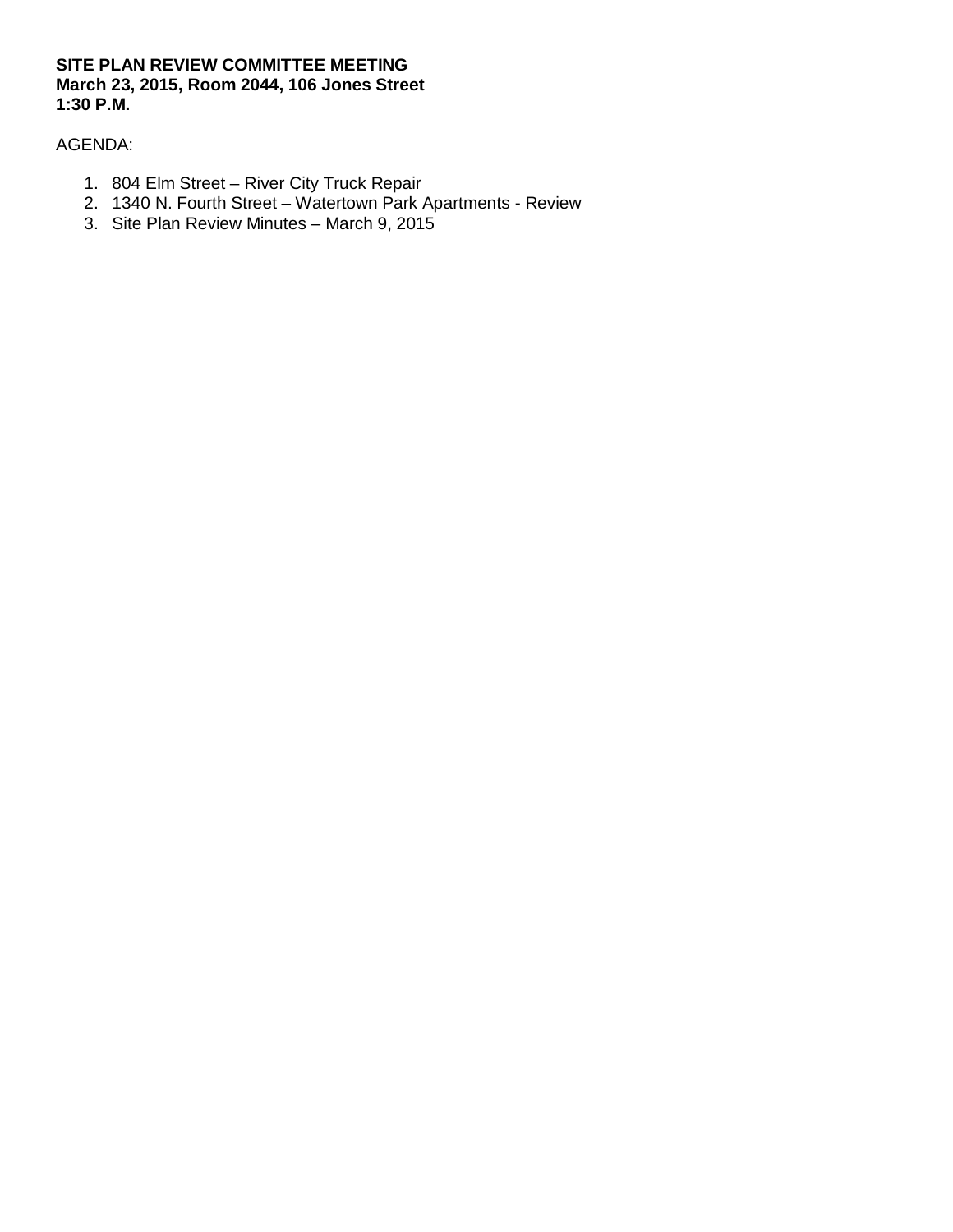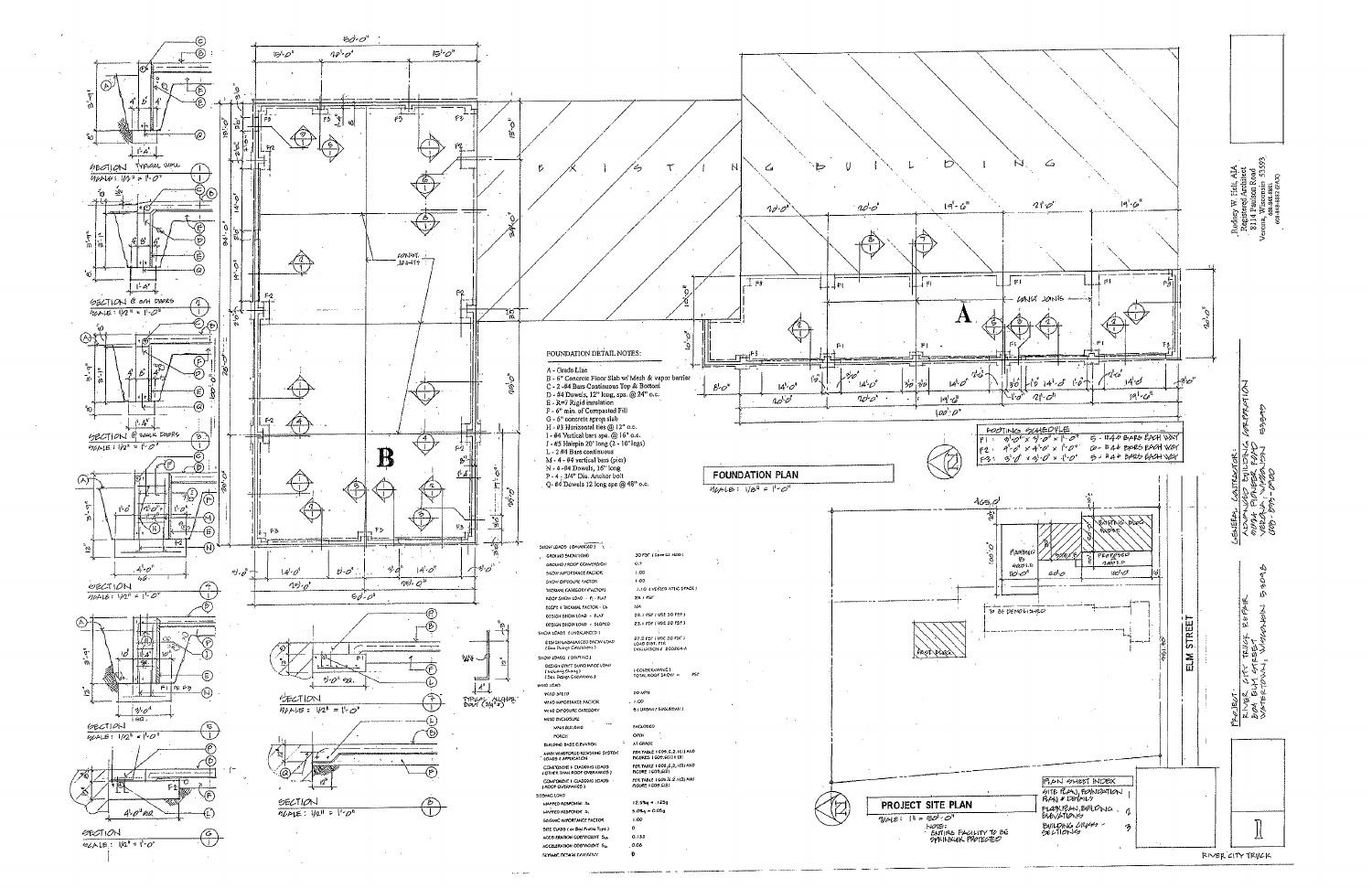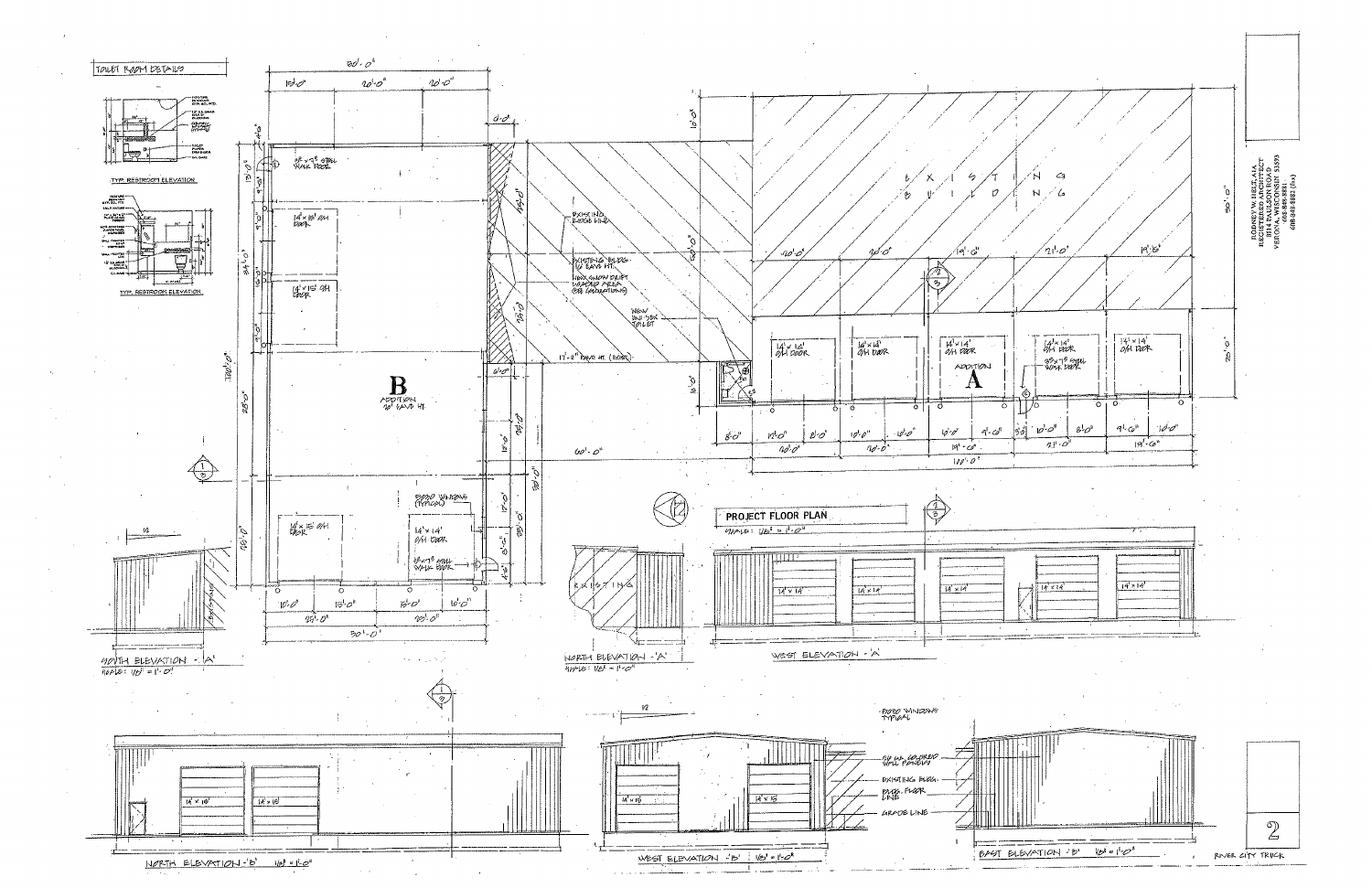$\Lambda$ 







 $1/2$ 

NSAL DIENST BOTTES

 $a$ יים י<sup>ו</sup>ס

MONSTRICTION NOTES SIMILAR TO 1 043

 $\bigoplus$ 

 $\bigodot$ 

<u>sele catalu</u>

 $\bigoplus$ 

RAYOVE EXIST, WALL<br>GHEETING, INSJLATION,<br>8 GIRTS

GE DAYS

**MOE OETAL** 

りん

على أكتلاه**)** 







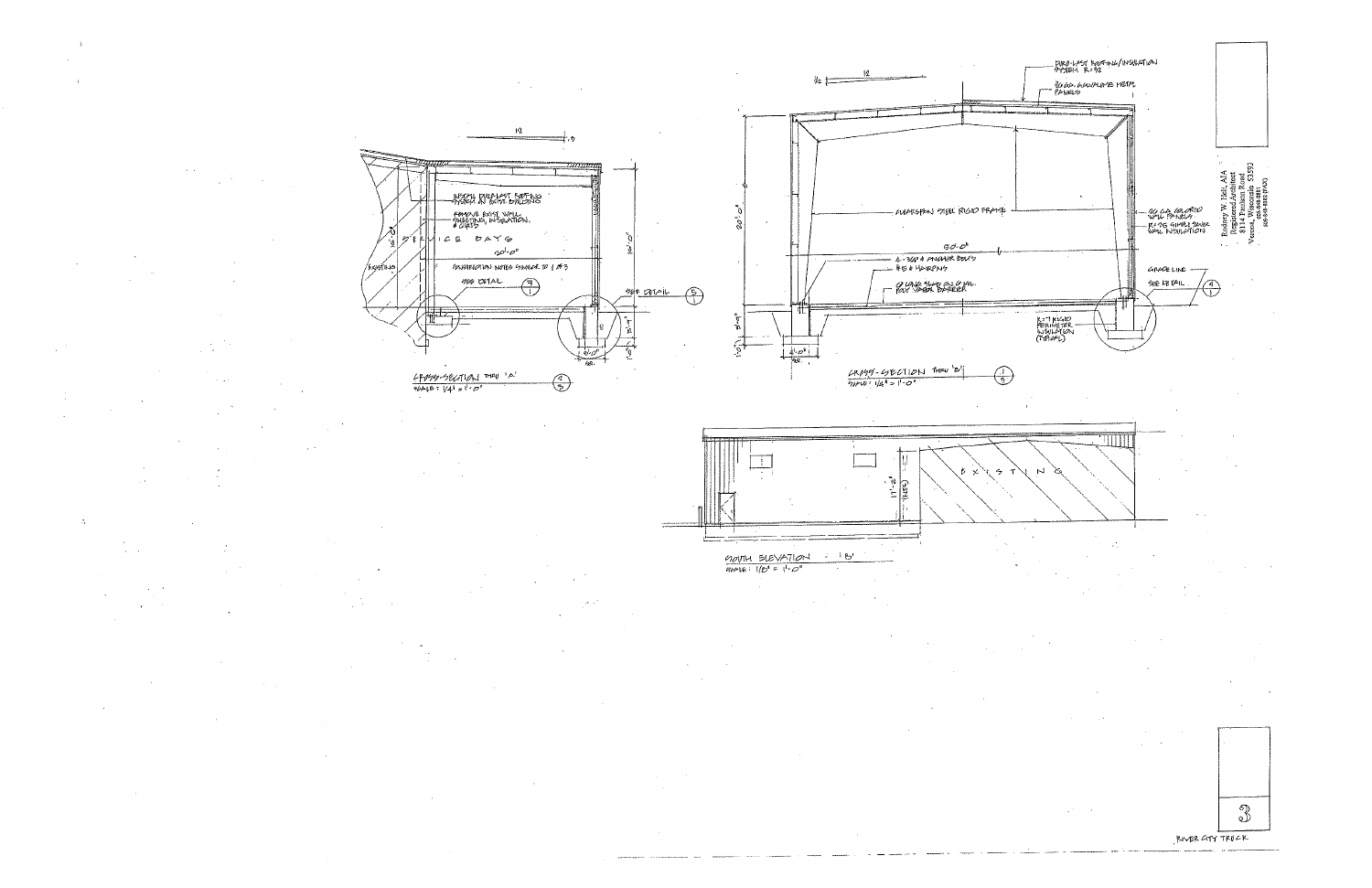# **Plan Commission Minutes Monday, March 9th, 2014**

The Plan Commission met on the above date at 4:30pm in the Council Chambers of the Municipal Building with the following members present: Fred Smith (acting chairman), Ken Berg, Tony Arnett, Rick Tortomasi (new member), Sherry Cira, City Engineer Jaynellen Holloway, along with Zoning Administrator Jacob Maas, City Planner Mike Slavney, Alderpersons Emily McFarland & Bill Maron, Kim Erdman, Charlie Boysa, Beth & Dan Zastrow, Mark Johnston, Todd Morris, Trent Nehls, Rick Schultz, Robert Butler, Brian Kobasick, Craig Donze, Jeffrey Russell, Anthony Vrtis, Peter Kelm, Park/Rec Director Cindi Braasch & Mike Koller--Daily Times.

**1: 1340 N 4th Street—Review PH Comments for Proposed Rezoning:** Chairman Fred Smith opened meeting with opportunity for citizens present to make comment on the proposed rezoning of 1340 N 4<sup>th</sup> Street from MR 8 to MR 10. Emily McFarland made comments stating that she was holding a citizen meeting tomorrow night for interested citizens to discuss their concerns with this proposed development. She also asked that many of the concerns of this project be discussed further at the Dodge County level and/or our Public Safety or Site Plan Review Committee related to excessive speeding on Hwy R near this proposed multi-family site, pedestrian crossing of Hwy R to get over to the neighborhood park south of this proposed site, possible 4 way stop at Juneau St & Hwy R, sidewalk & bicycle lane installations and the need for adequate playground facilities at this proposed site. The developer Charlie Boysa stated his desire to address the safety needs of this project but that is it has been in concept form for the last eight years and he wants to move it forward, sooner than later. Beth and Dan Zastrow raised their concerns with excessive speed near their home off Hwy R while Mark Johnston stated this developer should build according to what current zoning allows and that he was rezoning at 1340 N  $4<sup>th</sup>$  Street.

Within the Commission, Ken Berg asked for Mike Slavney to state his views. Mike said that MR8 allows lower density and smaller buildings. 68 rental units could be built according to MR8 zoning but Mike felt realistically this site would probably not allow more than 54 to 56 units based on the lay of the land of this 8.5 acre site. He also felt it would be premature and unwise to recommend rezoning at this point until some of the issues and concerns are looked into further. Fred Smith agreed with Slavney and felt the responsible route to go would be to get a better handle on the safety related concerns before rezoning is considered by our Plan Commission. Ken Berg complimented Mike Slavney & Fred Smith for their views while stating that perception is important for our city as we deal with the review & possible approval process of this multi-family proposal. Fred Smith moved to delay action on rezoning until at least March 23<sup>rd</sup>, 2015 while city staff talk to Dodge County officials about the feasibility of a 4 way stop on Hwy R & the need for reduced speed near this multifamily site, while Public Safety discuss the feasibility of bike lanes, crosswalks, sidewalks, road reconfiguration lanes so as to improve safety for all affected by this proposed development, and Site Plan Review look into the option of more playground equipment at this muliti-family location, Ken Berg seconded his motion and all members approved except Augie Tietz who abstained due to coming into our meeting at 5:15 due to another committee assignment.

# **2 and 3: Hwy P Town -Ixonia—Anthony Vrtis Preliminary CSM & Hustisford Rd Timothy May Preliminary CSM:** Anthony Vrtis wants to create a 36 acre parcel off Hwy P while Timothy May is asking to create two separate lots of 15 & 2 acres in size with both property owners sharing an adjacent property lines along a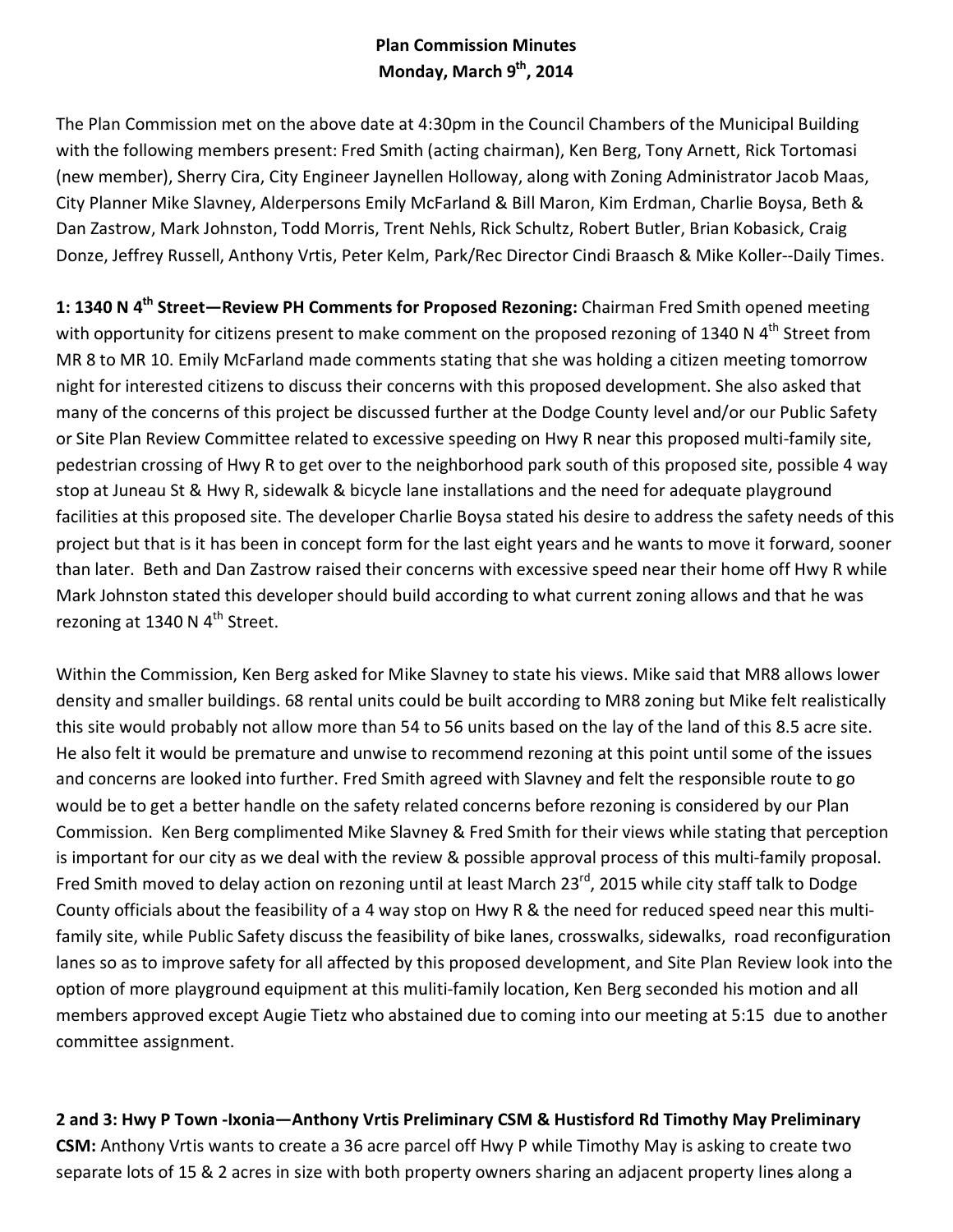drainage ditches. Jefferson County still needs to give their final approval of their CSMs but not until Watertown reviews them favorably. Tony Arnett moved to approve Anthony Vrtis and Timothy May's Preliminary CSMs, seconded by Sherry Cira and approved unanimously.

**4) 201 Frederick Street—Fisher Barton—CSM Review:** Jacob Maas summarized the main points by stating that the Fisher Barton Group wants to combine the eastern portion of a vacated Frederick Street with land they currently own south of the proposed vacated Frederick Street and 612 S Water Street into a combined 2.3 acre parcel. This would create a continuous land parcel that would allow The Fisher Barton Group to redevelop this site into a world class high technology center. Fred Smith reminded members of Site Plan Review minutes from today, March 9<sup>th</sup>, 2015 that were distributed just before our Plan Commission meeting. Augie Tietz moved to approve the proposed CSM for 201 Frederick Street be approved with three conditions from the Site Plan Review as follows:

- A) Examine pumper truck turning radius in the parking lot and make adjustments as necessary
- B) Remove the right angle bends for the water main
- C) Provide the easements for the storm water and public water

Sherry Cira seconded this motion by Tietz and it was approved unanimously.

**5: 201 Frederick Street—Fisher Barton—Proposed Street Vacation:** The Fisher Barton Group wants to redevelop the site where they previously did business into a Technology Center which requires a Resident/ Private Entity generated Street Vacation process. Jacob Maas reported that this process went well for the Fisher Barton Group with no opposition to the requested street vacation. Tony Arnett moved to approve the request for a vacation of a portion of Frederick Street, seconded by Jaynellen Holloway and approved unanimously.

**6: 612 S Water Street—Fisher Barton—Rezoning—Preliminary Review:** Jacob Maas told the Commission that the Fisher Barton Group wants to rezone 612 S Water St from General Industrial to Heavy Industrial to allow for their plans to redevelop this combined land parcel into a Technology Center. However, this land parcel is proposed to continue being used as a parking lot, if approved for rezoning. Jacob noted that a public hearing to hear comments related to this rezoning request by Fisher Barton Group is needed. Therefore, Tony Arnett moved to recommend that a public hearing be set for the rezoning of 612 S Water Street on April 6<sup>th</sup> in front of our common council, seconded by Jaynellen Holloway and approved unanimously.

**7: N9673 Turke Lane--Nancy Hohensee—Preliminary CSM Review:** Jacob Maas summarized this CSM review for N9673 Turke Lane which would create a new 2 acre parcel from a 37 acre parent parcel. He said there were no issues requiring conditions as part of a CSM approval. Therefore, Tony Arnett moved to recommend approval of a preliminary CSM for N9873 Turke Lane, seconded by Augie Tietz and approved unanimously.

**8: Zoning Code Amendment—Chapter 18, Article 2—Preliminary Review—Addn. of Signage & Projection:**  Jacob reported that the Cooperative Agreement between the City of Watertown and the Town of Emmet from last year resulted in a gap in regard to signage within the City Grow Area. He is recommending we remove the Signage & Projections code in Chapter 13 and move it to Chapter 18, Article 2. This suggested change will allow for greater enforceability of signage under our Cooperative Agreement between the City of Watertown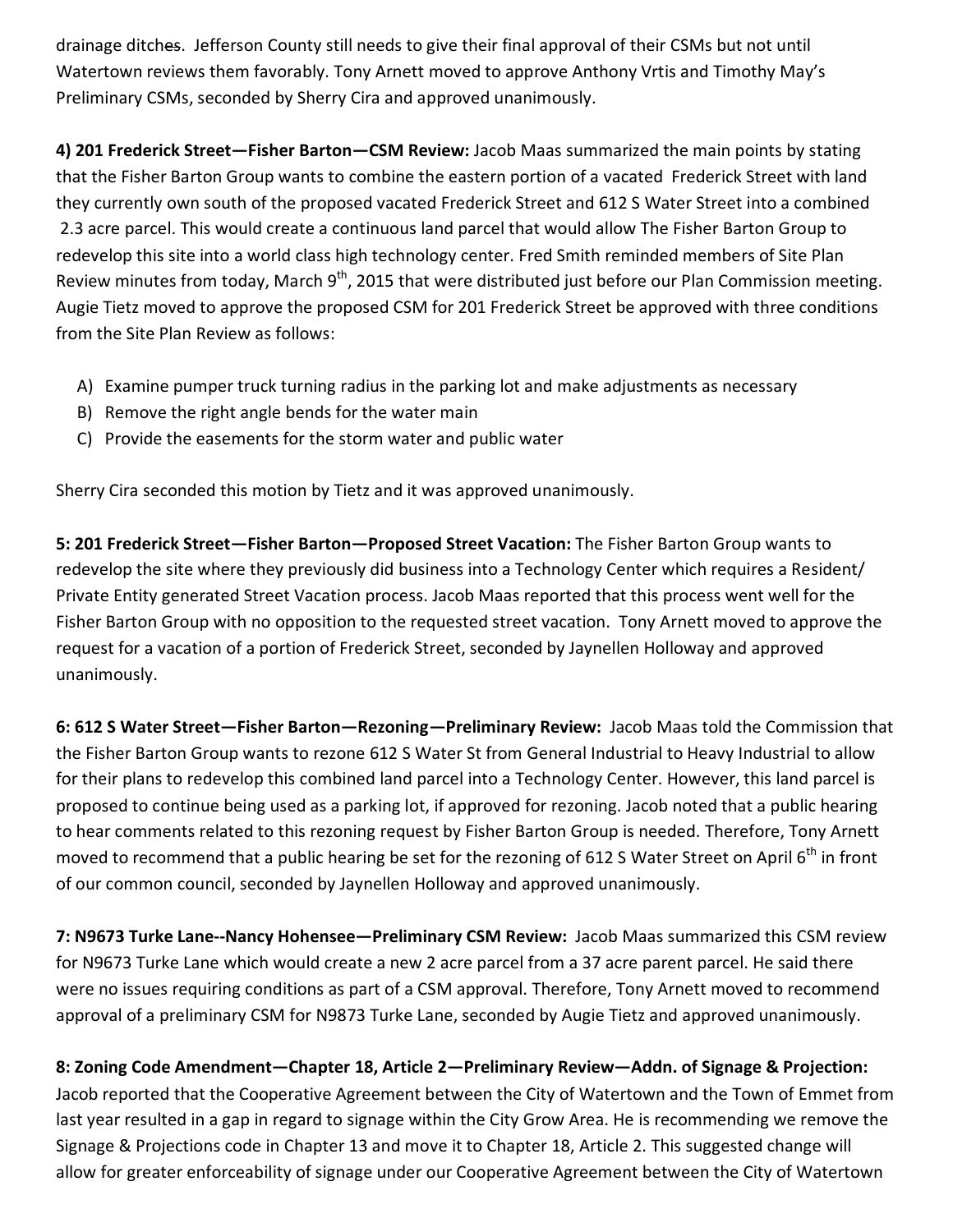and the Town of Emmet. Tony Arnett moved to recommend the changes to Chapter 18, Article 2 as suggested by our Zoning Administrator, and to move these suggested changes to a public hearing in front of our common council for citizen comment, which was seconded by Jaynellen Holloway and then approved unanimously.

**9: Site Plan Review Minutes –February 23rd, 2015:** A motion was made by Tony Arnett to approve the minutes of the February 23<sup>rd</sup> 2015 Site Plan Review as written, seconded by Augie Tietz and approved unanimously.

**10: Plan Commission Minutes—February 23rd, 2015:** A motion was made by Tony Arnett to approve minutes of the February 23rd, 2015 Plan Commission meeting as written, seconded by Sherry Cira and then approved unanimously.

There being no further business to come before the Commission, a motion to adjourn at 5:58pm was made by Augie Tietz and seconded by Tony Arnett. So ordered.

Respectfully Submitted, Ken Berg Alderperson